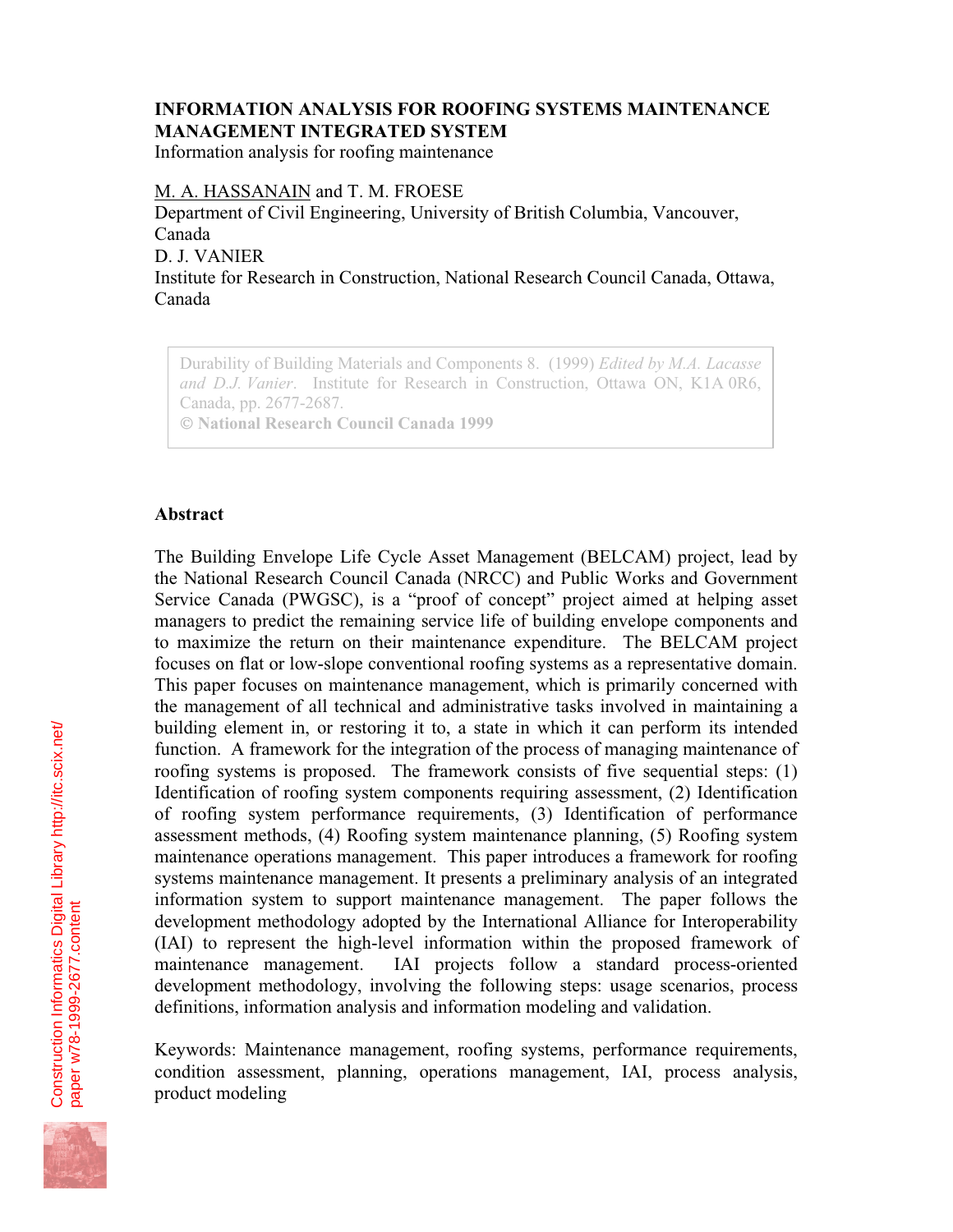#### **1 Introduction**

The Building Envelope Life Cycle Asset Management (BELCAM) project, lead by the National Research Council Canada (NRCC) and Public Works and Government Service Canada (PWGSC), is a "proof of concept" project aimed at helping asset managers to predict the remaining service life of building envelope components and to maximize the return on their maintenance expenditure. The BELCAM project focuses on low-slope conventional roofing systems as a representative domain. Some of the reasons justifying choosing this domain as an area for investigation include: roofing repairs are expensive and form a large portion of maintenance budgets; there is a considerable literature dealing with roofing durability; and it is a well-defined domain with some well-known links to other subsystems. The BELCAM project centers around six enabling technologies, namely; life cycle economics, service life prediction, user requirement models, risk analysis, product modeling and maintenance management. This paper focuses on one of the enabling technologies, namely maintenance management, which is primarily concerned with the management of all technical and administrative tasks involved in maintaining a building element in, or restoring it to, a state in which it can perform its intended function.

### **2 Proposed framework of maintenance management**

The proposed framework for managing maintenance operations of roofing systems consists of fives sequential steps (processes). The framework starts with the current condition of a roofing system in hand, and ends with updating as-built records. Fig. 1 is a process flow diagram that illustrates the sequential flow of these steps. The following five subsections describe the proposed framework.



**Fig. 1: Five general steps (processes) in proposed maintenance management framework**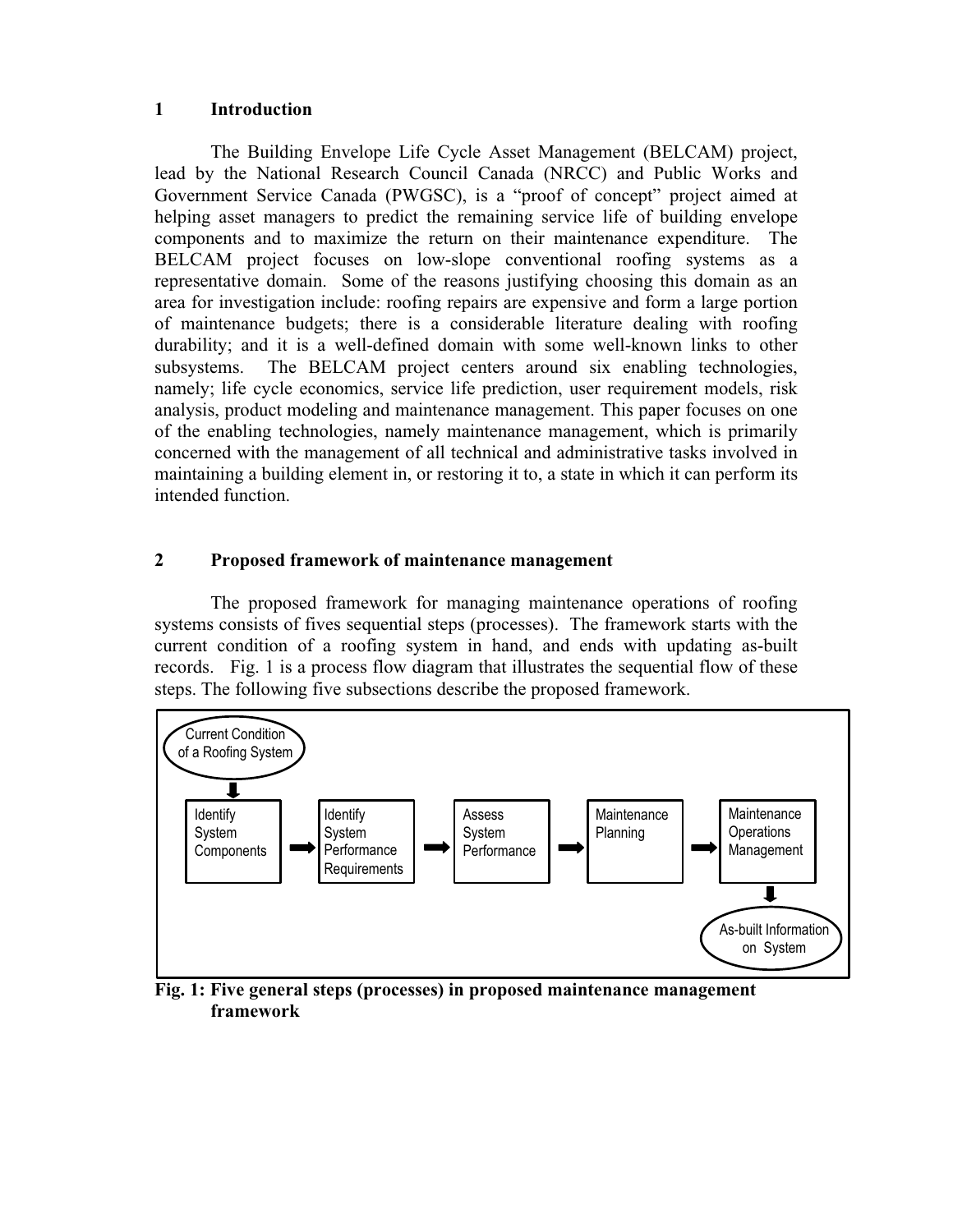### **2.1 Identification of roofing system components requiring assessment**

A typical flat or low-slope roofing system is comprised of a roof deck and supporting structure, vapor and/or air retarder, thermal insulation, roof covering, flashing materials, and top cover. There are two types of roofing systems, depending on the position of the insulation within the roofing system assembly. These are: exposed (conventional) membrane roofing systems, in which the insulation is below the roofing membrane, and protected (inverted) membrane roofing systems, where the insulation is above the roofing membrane. The BELCAM project is placing an emphasis on exposed roofing systems for which the roof covering material is singleply, modified bitumen (mod-bit), and built-up roofing (BUR) membrane.

In the first regional survey (one of the BELCAM project deliverables) that took place in the Ottawa region in the summer of 1998, three main components within the roofing assembly were identified and targeted for visual inspection. These components are roofing membrane, flashing materials, and insulation.

#### **2.2 Identification of roofing system performance requirements**

Performance requirement is a statement of the needs to be fulfilled during the service life of a product (e.g. roofing system). Some of the efforts made to identify performance requirements of roofing systems include work by Booth (1987), Rissmiller (1981) and May (1984). Table 1 summarizes some these performance requirements along with their applicability to roofing system components and the associated evaluation technique. Griffin (1970) presented the performance requirements and their corresponding applicability to roofing systems' components along with the evaluation technique followed.

| <b>Performance Requirement</b> | <b>Applicability</b> |                         |                   |                 | How<br><b>Evaluated?</b> |
|--------------------------------|----------------------|-------------------------|-------------------|-----------------|--------------------------|
|                                | Deck                 | Vapor<br><b>Barrier</b> | <b>Insulation</b> | <b>Membrane</b> |                          |
| Weather resistance             |                      |                         |                   | χ               | Test                     |
| Wind resistance                | x                    | X                       | χ                 | χ               | Test                     |
| Fire resistance                | χ                    | x                       | χ                 | χ               | Test                     |
| Bitumen flow resistance        |                      |                         |                   | χ               | Test                     |
| Appearance                     |                      |                         |                   | χ               |                          |
| Permanent deformation          |                      |                         |                   |                 | Judgement                |
| Surface defects<br>2.          |                      |                         |                   |                 | Judgement                |
| Non-uniform color<br>3         |                      |                         |                   |                 | Judgement                |
| Thermal insulation             |                      |                         | χ                 |                 | Test                     |

### **Table 1: Roofing system performance requirements (Griffin 1970)**

Discussions with roofing experts and literature review indicated that carrying out tests for the purpose of evaluating roofing system performance is an expensive exercise and would normally only be carried out for problematic roofs. Since visual inspection is the most popular and economical means of condition assessment, and value judgment is widely employed as a way of evaluating performance requirement.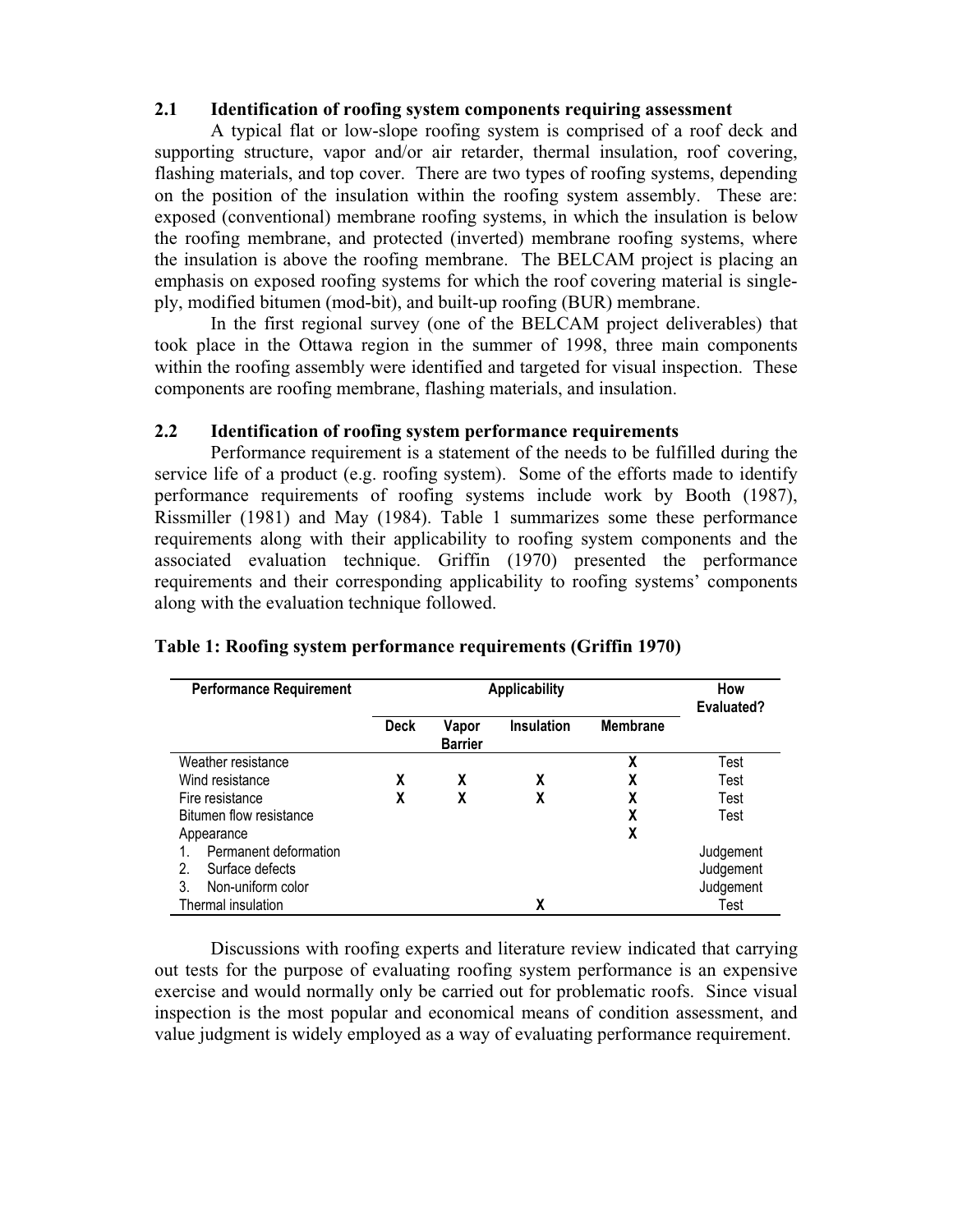### **2.3 Identification performance assessment methods**

There are two main categories of inspection techniques exist that are currently used in practice today:

External (visual) inspection: examination procedures from above the roof must be geared to the particular system and materials used in the roofing assembly. The BELCAM project is mainly concerned with the visual inspection of flashing and membrane of low-slope single-ply, modified bitumen and built-up roofs and determining their potential failure modes. The project is adopting the methodology of MicroRoofer (Bailey et al. 1989) for establishing procedures for consistent and objective measurements of roof baseline and condition assessment data, as well as for recording data on severity levels of each flashing and membrane distresses and defects.

Internal (empirical testing) inspection: while the roof may appear to be in good condition, there may be problems under the surface. Two categories of tests can be performed to inspect and determine the moisture content in an insulated roof system: Destructive Moisture Tests, including Roof Cuts Test (Dworkin 1990) and Moisture Meter Test (Monterose 1986); and Non-destructive Moisture Tests, including Infrared Thermography (IF), Nuclear Moisture Detection and Capacitance Radio Frequency Scanning (CRF) (Monterose 1986).

### **2.4 Roofing system maintenance planning**

This step presents a method to recommend a specific management option based on analysis that encompasses and compares all relevant criteria throughout the life cycle of various roof management options. Alternative management options for roofing systems are:

- 1. **Maintenance**: includes general activities such as cleaning drains.
- 2. **Repair**: includes performing localized repairs to rectify situations of distresses such as repairing splits, holes and tears.
- 3. **Renewal**: includes installing a new assembly of roofing system either above the existing system, after disposing of the old roofing system.
- 4. **Do nothing**: includes postponing or ignoring maintenance, repair or renewal.

The selection of a waterproofing system for a building is one of the important decisions that an architect or a specifier make in a project. In some cases, the owner would prefer the system with the lowest initial cost due to budgetary constraints. However as indicated by Herbert (1989), many owners have found out the hard way that initial cost should not always be the determining factor in selecting a roof system. It can be argued that life cycle cost is the criterion that should be examined when recommending a specific maintenance management option. A conclusion can be made that the decision for the maintenance scenario for the waterproofing system is a process that depends on quantitative and qualitative judgment. The listing below presents four design decision variables or criteria that should be considered when deciding upon implementing a specific roofing system:

## 2.4.1 Performance and service life prediction

The BELCAM project is proposing the use of a probabilistic Markovian chain model to predict the performance of roofing membranes through modeling the deterioration and repair processes. The model accounts for time-dependence, uncertainty and variability of roof section performance (Lounis et al. 1998).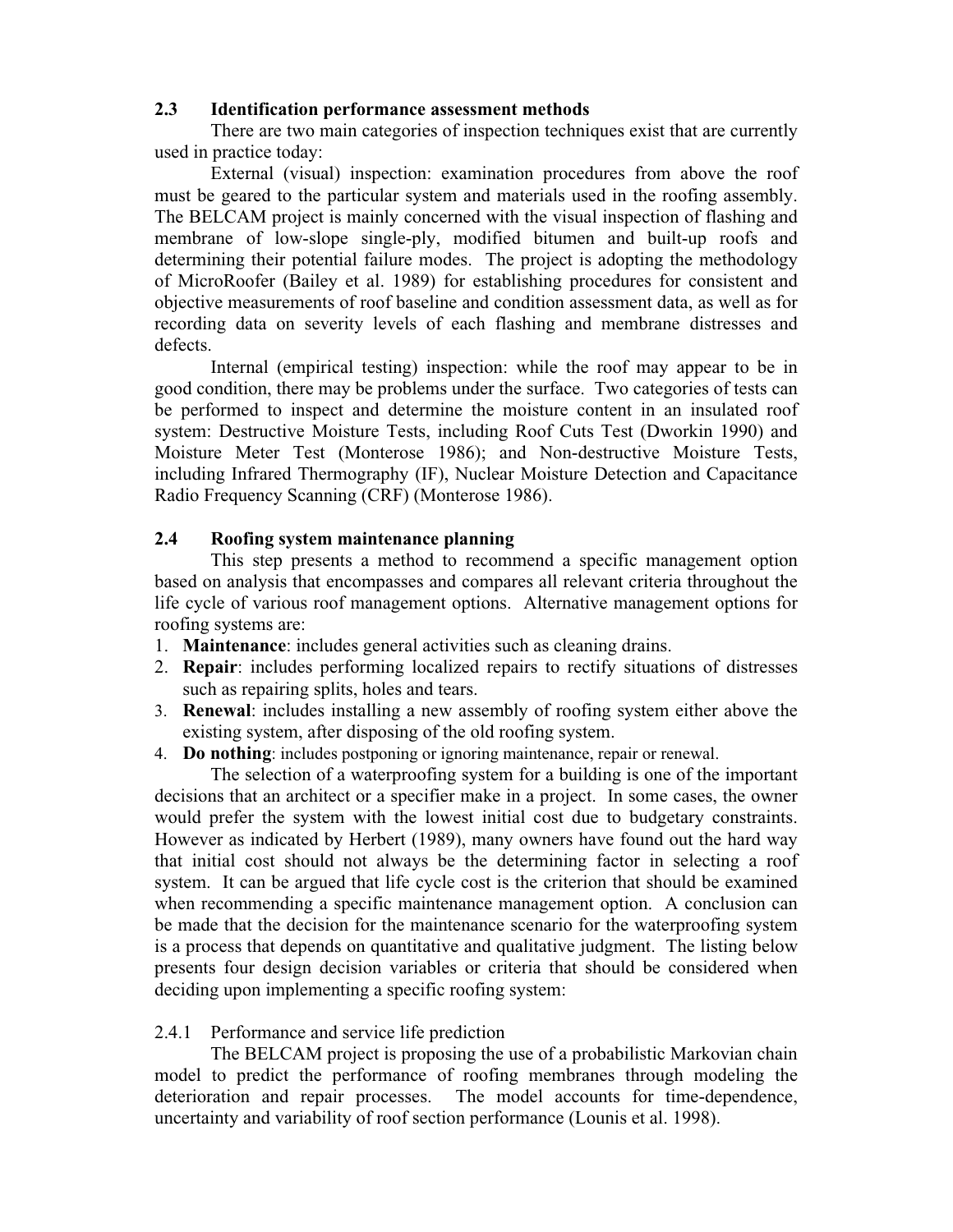#### 2.4.2 Life cycle costing (LCC) analysis

In addressing LCC implications of roofing decisions, literature indicates that one major difference between roofing decisions and other business investment decisions is that roofing investments rarely produce a revenue stream like other business investments. Roofing investments only produce a cost stream. Typical types of economic analysis decision-making criteria include: Net present value (NPV), Payback period, Savings to investment ration (SIR) and internal rate of return (IRR) (Doshi 1997).

### 2.4.3 Risk-based multi-objective decision analysis

The multi-objective optimization analysis is a procedure for decision making under conflicting management objectives: namely, minimization of maintenance and repair costs, maximization of roof section performance and minimization of risk of failure (Lounis et al. 1998).

### 2.4.4 Value-engineering (VE)

VE principles are used as a decision-making tool. It is based on a qualitative analysis, which employs quantitative analysis within. VE principles are used to evaluate different feasible options and to choose the most optimal one among a set of economically feasible alternatives as obtained from the economic analysis.

### **2.5 Roofing system maintenance operations management**

In arriving at this final step of five in the framework, it has been firmly established that maintenance management practice such as carrying out regular condition assessment, general maintenance, localized repair and systematic renewal, or some combinations of these practices, was found to be the best option for minimizing life cycle costs, maximizing performance, and minimizing risk. The management of the maintenance operations required to complete these activities then can take place. This includes planning, scheduling, budgeting of in-house or procured resources, identifying work methods, managing the associated document flow, etc. It is thought that assigning priorities and allocating resources in carrying out a maintenance management practice for roofs would depend on several factors. Some of these factors are probability of facility shutdown, importance of occupancy affected and consequences of failure which are translated into cost figures, including: cost of disruption, cost due to relocation, and cost due to damaged contents under the faulty roof. In case of general maintenance, the planning of roof management operations may be minimal since the magnitude of the work is limited to the areas where roof distresses are found. In the case of roof renewal, the planning activities are similar to those of new roof construction.

### **3 System development**

An information system is proposed to integrate the five steps forming the framework of maintenance management. The development methodology for the integrated information system follows the process-oriented methodology set by the International Alliance for Interoperability (IAI) in their projects to define Industry Foundation Classes (IFCs) (IAI 1998). The aim in developing IFCs is to be able to describe or conceptually model the industry project under study, which in this case, is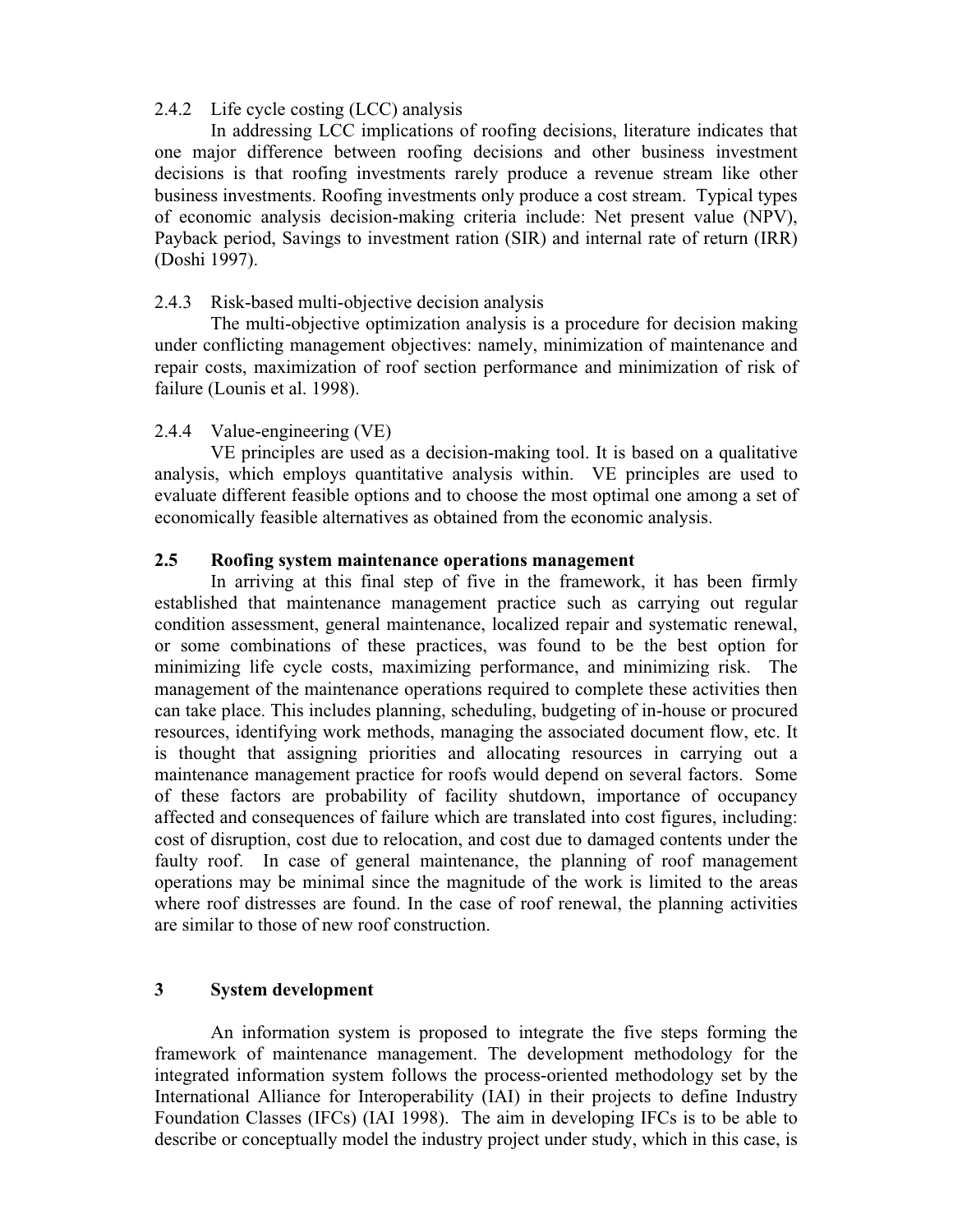the development of a prototype for a roofing maintenance management integrated system. The development methodology comprises of the following steps:

### **3.1 Usage scenarios**

Usage scenarios are descriptions of situations that show the use of IFCs to carry out the selected process, i.e. developing a roofing maintenance management system. In usage scenarios, a set of assertions is made. The objective of developing assertions is to: identify classes, identify relationships, identify cardinality of relationships, and identify attributes (Liebich and Wix 1998). These assertions then can be modeled and implemented. e.g. "**A roof section can leak".** The knowledge of the roof section that leaks involves identifying the building for which a complaint about the leaky roof was made.

> Example assertion: **A roof section can leak** • A **building** *contains* one or more **roof sections** • A **roof section** *is characterized by Section name, area and perimeter* Legend: **Class|***Relationship***|**Cardinality**|***Attribute*

**Fig. 2: Assertion example in a usage scenario**

# **3.2 Process definition**

A process definition includes a description of the tasks involved to carry out the selected process. Fig. 3 through 7 are process diagrams that outline the tasks involved in carrying out each of the five steps (processes) in roofing maintenance management. It can be observed that the ending task in one step (process) is the beginning task in the following step (process). The figures provide the logical sequence of the tasks within each step and associated information requirements.

# **Step 1 - Identify roofing system components requiring assessment**

**Process Definition**: The purpose of this process is to identify the components within the roofing system assembly that may require maintenance operations within their service life.



**Fig. 3: Process diagram for the first step within the framework**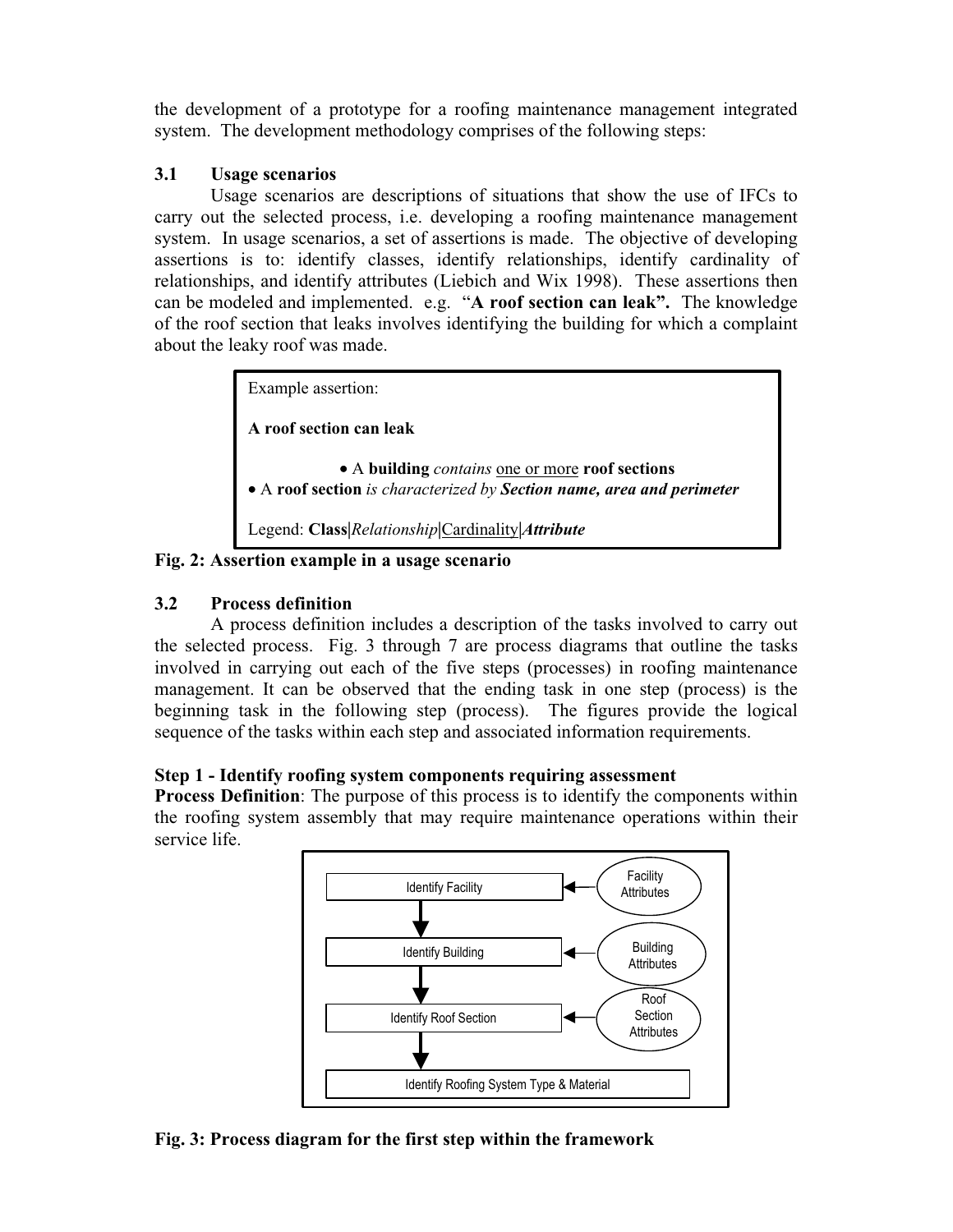### **Step 2 - Identify roofing system performance requirements**

**Process Definition**: The tasks within this process involve identifying the performance requirements of both the roofing system as a unified entity, and the components that make-up the assembly of the roofing system.



**Fig. 4: Process diagram for the second step within the framework**

### **Step 3 - Identify roofing system performance assessment methods**

**Process Definition**: The purpose of this process is to identify the performance assessment method(s) to be able to catalog the system components that cease to meet the performance requirements and, hence, require maintenance actions.



**Fig. 5: Process diagram for the third step within the framework**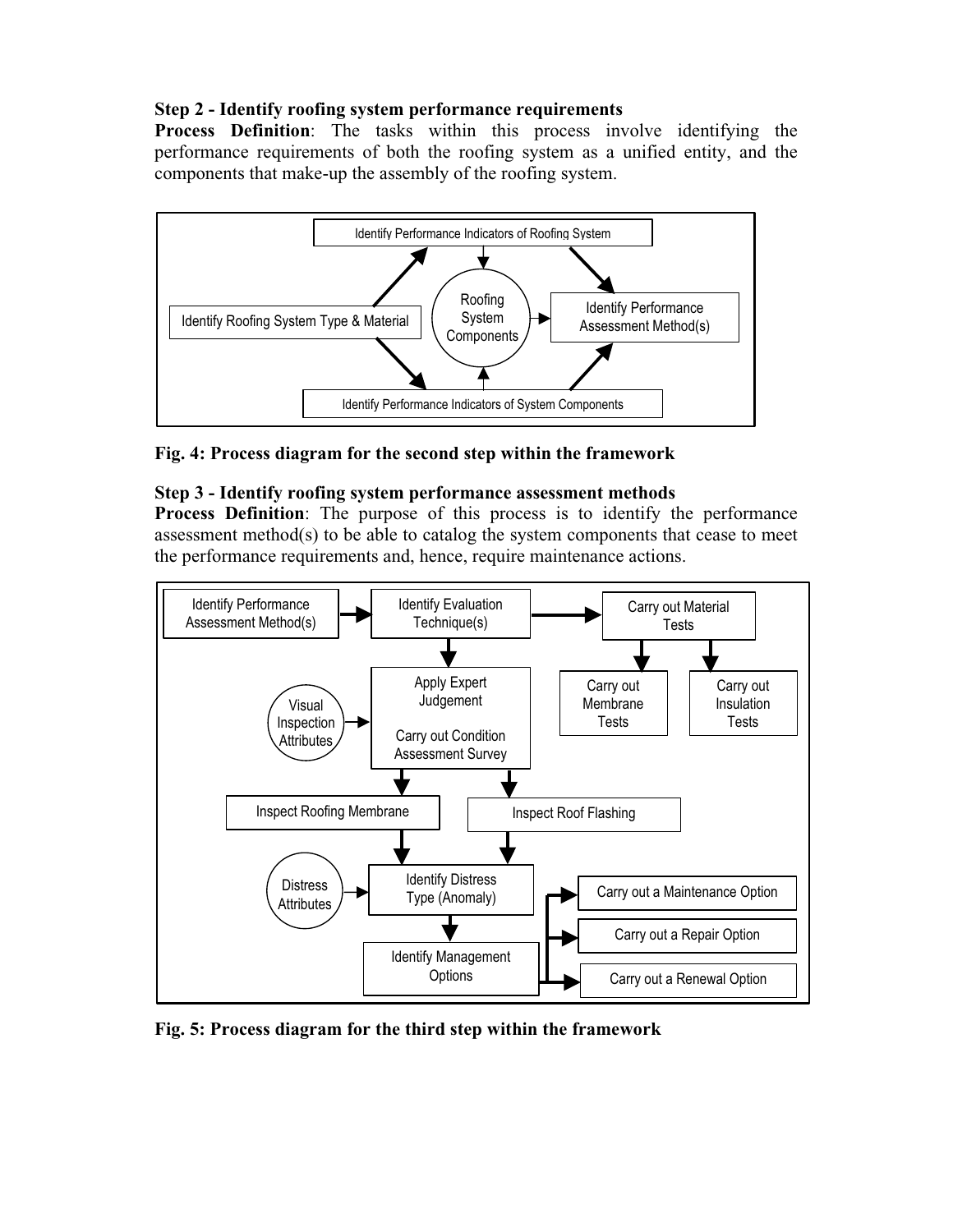### **Step 4 – Roofing system maintenance planning**

**Process Definition**: The purpose of this process is to determine maintenance priorities based on four main analyses: performance and service life prediction analysis, life cycle costing analysis, analysis of conflicting management objectives and value engineering analysis, hence recommending the most feasible maintenance action



### **Fig. 6: Process diagram for the fourth step within the framework**

## **Step 5 – Roofing system maintenance operations management**

**Process Definition**: The purpose of this process is to identify the activities involved when carrying out a roofing system renewal option. The other two options include: general maintenance (which can be carried out during the visual inspection) and localized repairs.



**Fig. 7: Process diagram for the fifth step within the framework**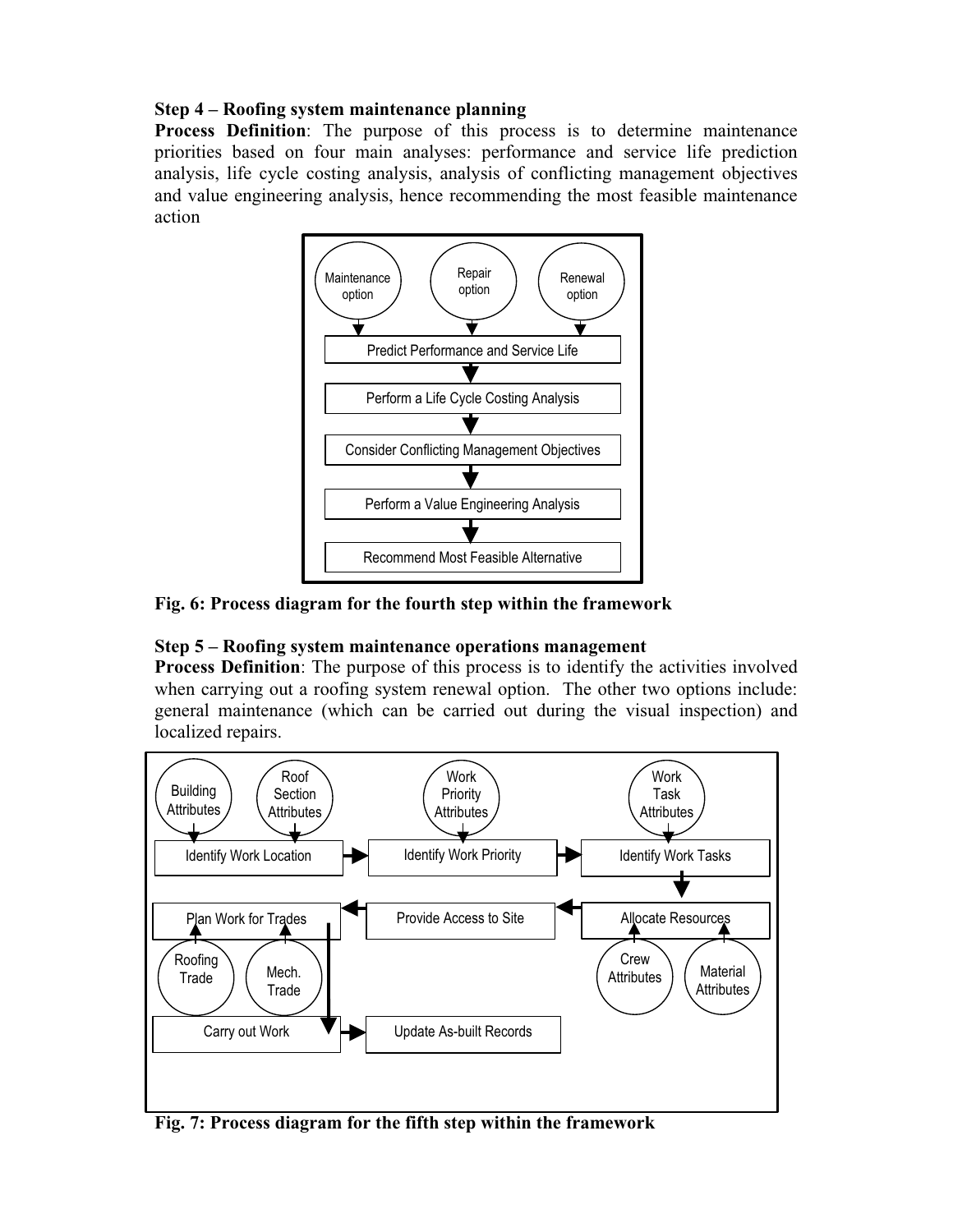### **3.3 Information analysis**

The high level information input and output requirements of each process step (as obtained from the process definition phase) are used to define detailed data elements (e.g. classes or entities and their attributes).

### **3.4 Information modeling and validation**

In this stage, the results from the information analysis are transferred into a conceptual model, illustrated with simplified diagrams using an informal Express-G graphical notation. Information elements are represented as classes (entities), attributes, and entity relationships.

Vanier (1998) in a paper addressing the issues of how to handle the archival and retrieval of historic information; and how to ensure the upwards compatibility of data, systems and models for the purpose of exchange of data, presented a product model for roofing maintenance. This product model is developed with the purpose of storing data on visual inspections during the life cycle of the roofing system.

Fig. 8 illustrates a portion of the product model (under development) for the proposed framework of roofing maintenance management outlined earlier. The intended product model aims at integrating the five steps (processes) which form the structure of the framework. The figure only shows the classes (entities) as gleaned from the process definition stage.



**Fig. 8: Portion of the integrated framework of roofing maintenance management product model**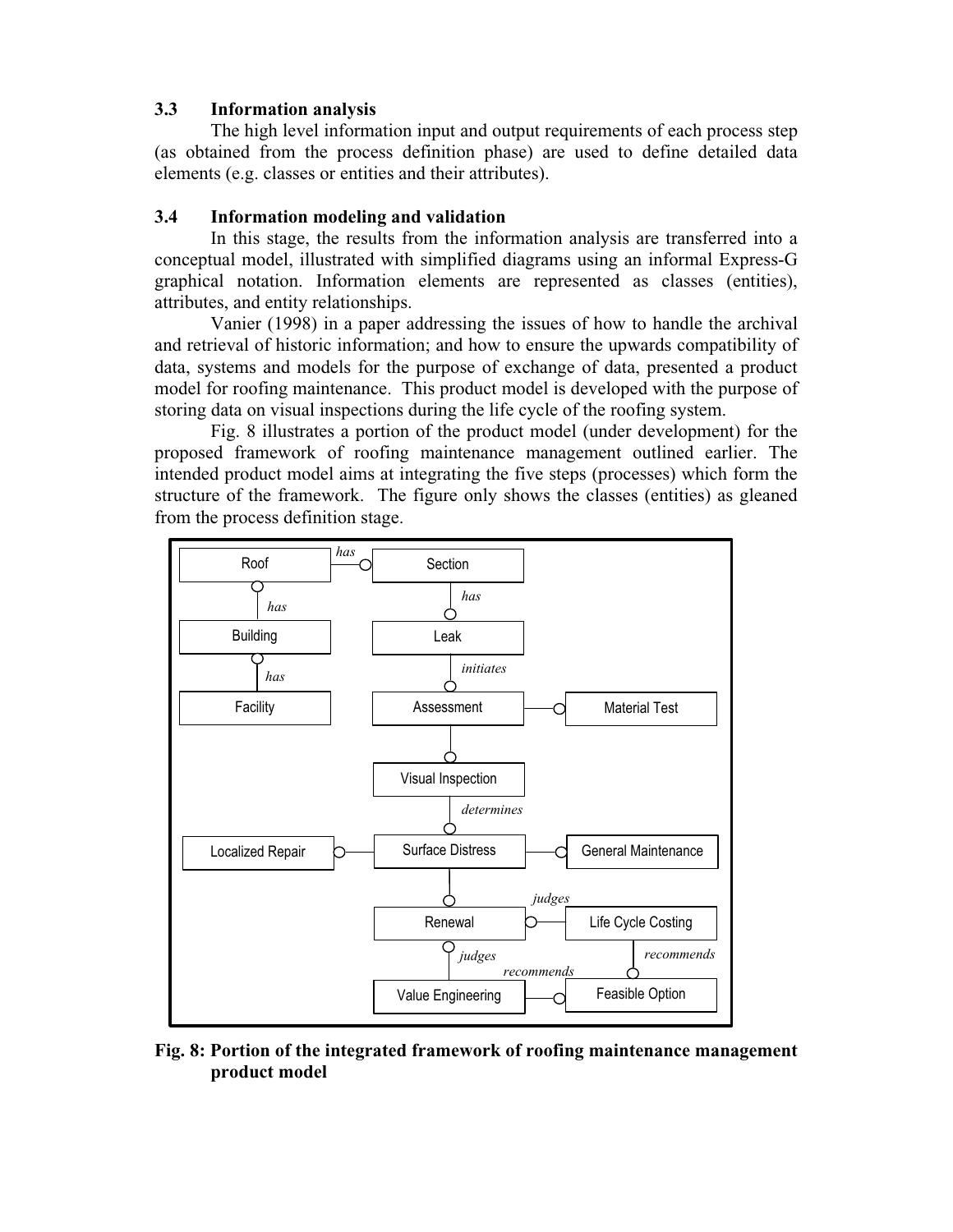#### **4 Conclusions**

This paper has introduced the development of a framework for integrating the steps involved in managing maintenance operations of flat or low-sloped roofing systems. The framework is built on five main steps, starting with the current condition of a roofing system in hand, and ending with updating as-built records. Currently, the development of the integrated framework is at its information modeling and validation stage. An implementation phase will follow the design stage of the prototype model. Data for the purpose of testing the prototype will be obtained in collaboration with the BELCAM project. This will serve as quantitative validation for the developed model. Results from complete prototype implementation and validation will be made available in future publications.

#### **5 Acknowledgement**

The authors would like to gratefully acknowledge financial support for this work by the National Research Council Canada (NRCC), Public Works and Government Service Canada (PWGSC); and the National Sciences and Engineering Research Council of Canada.

### **6 References**

- Bailey, D. M.; Brotherson, D. E. and Tobiasson, W. (1989), "Roofer: A Management Tool for Maintaining Built-Up Roofs", *Proc. 9th Conference on Roofing Technology, "Putting Roofing Technology to Work"*, May, Gaithersburg, Maryland, pp. 6-10.
- BELCAM, Proposal for Establishing a Building Envelope Life Cycle Asset Management Project, (1996), National Research Council Canada (NRCC) and Public Works and Government Services Canada (PWGSC).
- Booth, R. J. (1987), "Evaluation, testing and standards for modified bitumen", *Proc. 8th Conference on Roofing Technology (Applied Technology for Improving Roof Performance),* April, Gaithersburg, Maryland, National Bureau of Standards (NBS) and National Roofing Contractors Association (NRCA), pp. 91-98.
- Dell'lsola, A. J. (1982), *Value Engineering in the Construction Industry*, Van Nostrand Reinhold Company Inc., 3<sup>rd</sup> Edition.
- Doshi, H. (1997), "Life cycle cost implications of roofing decisions", *Interface, Journal of The Roof Consultants Institute*, February, Vol. XV, No. 2, pp. 7- 13.
- Dworkin, J. F. (1990), "Evaluating roofs using nondestructive methods", *The Construction Specifier*, November, Vol. 41, no. 11, pp. 82-93.
- Griffin, C. W. (1970), *Manual of Built-up Roof Systems*, McGraw Hill Book Company, U.S.A.
- Herbert, R. D. (1989), *Roofing : design criteria, options, selection, Kingston*, MA : R.S. Means Co., U.S.A.
- International Alliance for Interoperability (IAI), 1998, (Home page) [on line], Available from: http://www.iaiweb.lbl.gov/